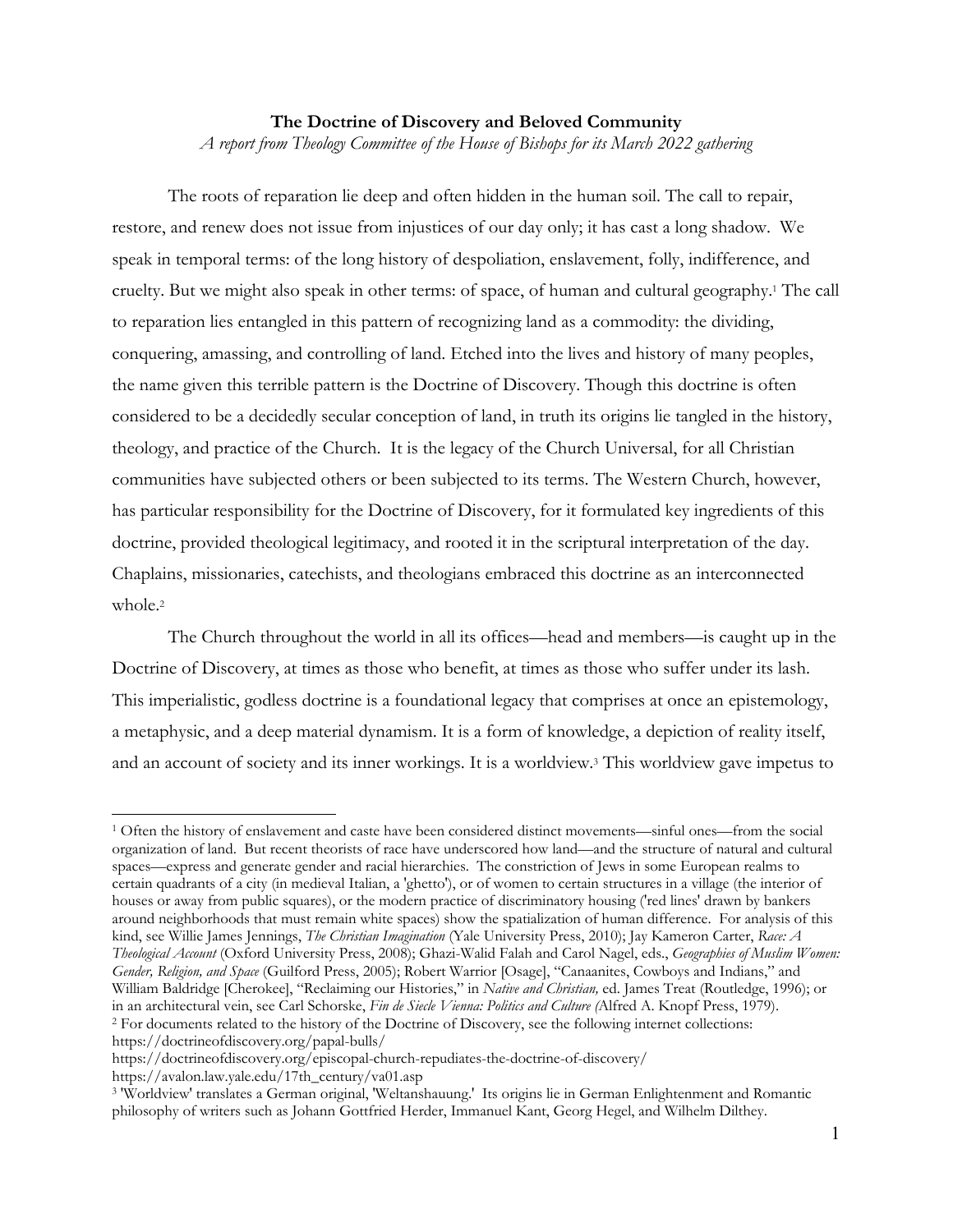European colonial expansion and the cultural mission of the Church. For centuries, European cultures—but not only they —lived within this world, forging and maintaining and refining it, so that it became gossamer to those who ruled and iron-clad to those so ruled. It is a particular form of caste,4 in which purity and defilement constitute a res extensa,5 an object located and extended into space.

For the Western world, the Doctrine of Discovery took root in what historians have called the Age of Discovery, the fifteenth and sixteenth centuries of European expansion. Foundational to this account of colonial expansion is the notion that other territories and peoples are empty commodities to be exploited. Space lies open for mariners, explorers, traders, and their chaplains to uncover, hold, and claim as their own. Monarchs and prelates gave both legal and holy permission to this endeavor. Certainly, these explorers knew that they encountered other peoples in their voyages! Manuscripts are filled with sketches of these peoples, their dwellings, their habits, and their dress. And the records show the debate among Europeans about the creaturely status of these beings: Are they human? Should they be catechized and baptized? Are they dangerous to European aims?

But axiomatic to the Doctrine of Discovery is the conviction, both intellectual and spiritual, that these human beings do not count. They are, in Ralph Ellison's haunting words, the 'Invisible Man.<sup>76</sup> It is not necessary to negotiate with them, or to make pleas for entry, or to recognize or defer to the culture, habit, and social organization of these peoples. The land is empty, laid bare for the discoverers, and the human beings found there are commodified as labor. Working in mines; harvesting timber; smelting precious metals for export; harvesting and growing sugar cane, cotton,

Nationalism and concepts of a national identity of a people (a 'Volk'), their soil, ethnic and racial classifications, and their spiritual practice are all ingredients in this German term. For analysis see Peter Gay, *Weimar Culture* (W. W. Norton & Company, 1968); Hans Georg Gadamer, *Truth and Method,* 2nd ed., trans. Joel Weinsheimer and Donald Marshall

<sup>(</sup>Bloomsbury Academic, 2013); Cornel West, *Prophesy Deliverance* (Westminster/John Knox Press, 1982).<br><sup>4</sup> The salience of caste as a form of social and spatial hierarchy has been the subject of intensive study focused orig on the colonial and post-colonial British presence in India. It has been treated as the foundation of European fascination and dread of its colonial subjects. Edward Said's work, *Orientalism* (Vintage Press, 1979), is a classic example. George Orwell's complex relation to his time in colonial India (translated in the novel to 'Burma') is still powerful: George Orwell, *Burmese Days* (Harcourt Publishing, 1934). Caste has also been given a structuralist interpretation: Mary Douglas, *Purity and Danger* (Routledge, 2002); or Claude Levi-Strauss, *Totemism,* trans. Rodney Needham (Beacon Press, 2016). Recently it has been compared to racial hierarchy in the United States: Isabel Wilkerson, *Caste* (Random House, 2020); or to sin and xenophobia: Peniel Rajkumar, *Dalit Theology and Dalit Liberation: Paradigms, Practice and Possibilities* (Routledge, 2016).

<sup>5</sup> The Latin term used by René Descartes to redefine the central category of Attic metaphysics: 'substance.' In viewing objects as 'extended matter,' Descartes made all material or physical realities homogenous. Everything outside the mind (the 'Cogito') is simply extension: it takes up space. See René Descartes, "Meditations on First Philosophy" in *The Philosophical Works of Descartes,* trans. and eds. Elizabeth Haldane and G.R.T. Ross, 2 vols. (Cambridge University Press, 1978).

<sup>6</sup> Ralph Emerson, *Invisible Man* (Modern Library, 1994).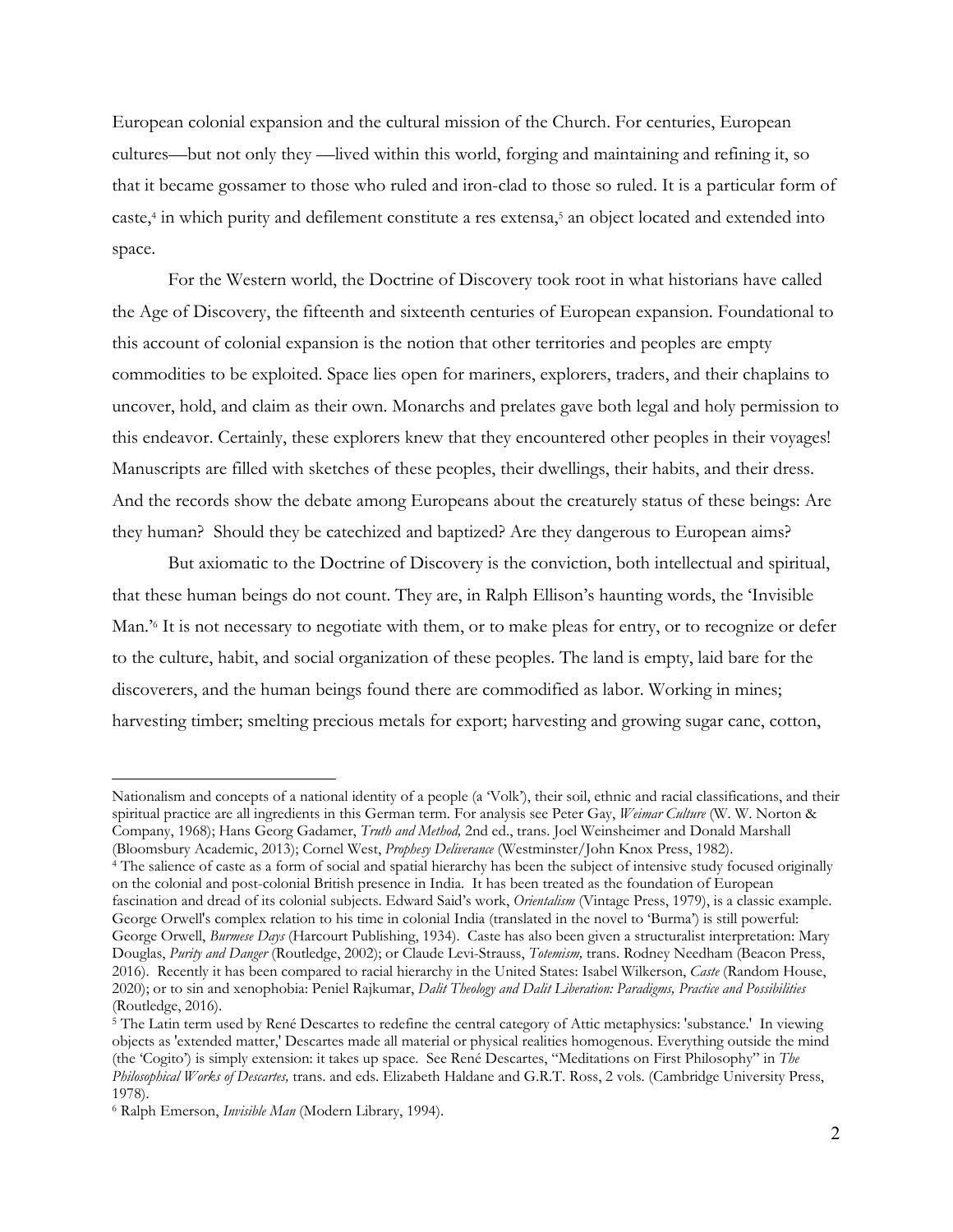and coffee for European use—these invisible people became ingredients in the world system of the conquest of land. The hierarchies and controlled geography of the Doctrine of Discovery can be found in the exploitation, expulsion, and cultural despoliation of Indigenous peoples in the Americas. This is history. From the days of the Babylonians and the Assyrians, empires have done this; it is no novel human sin. Christians need to learn and wrestle with this truth.

The early modern European Age of Discovery laid claim to the entire globe in novel forms. This godless "economy of space" developed notions of race that haunt and control us to this day. It was identified and heralded as a Christian endeavor. It also perfected a form of social organization that Antonio Gramsci called the 'subaltern.' Borrowing from colonial military ranking, Gramsci saw in imperial geography the creation of a class of indigenous subjects who were at once controlled, invisible, and inferior, yet used as puppets for colonial agendas. The education, training, and professional expertise of subjected and subdivided peoples became integrated into the secular space of discovery and empire.7

The central lie perpetuated by the Doctrine of Discovery is that some humans are inferior to others. Such a worldview has influenced policies, jurisprudence, strategies, and more in the service of colonial expansion. The theological task in 2021 is to correct this insidious and godless worldview that has been draped in religious garb. We must genuinely learn to view each other as equals and fellow travelers on this planet, even across our differences. Without such a deep spiritual repair in our worldview, tweaks in behavior, policy, and other expressions of regret will not help us build a sustainable beloved community.

The Christian doctrine of reparation stands in stark contrast to the previous policies and behaviors of both church and state. It offers a vision of the holy and gracious God, a sacred geography, a judging and renewing of all land as holy land, as God's very own. In the sacred geography, human beings stand before God as image-bearers. They belong to one another as members of one Body—that is, Christ's—and they are related to and dependent on this holy land. The land they dwell on has been created ex nihilo by the commanding Word and belongs by every right to its Creator. This holy God indwells in the world as in the Temple, filling it with divine Glory, and setting forth teaching that formed the People of Israel in dealing justly, in incorporating

<sup>7</sup> For this complex concept in Gramsci see: Antonio Gramsci, *Prison Notebooks,* trans. Joseph Buttigieg, 3 vols. (Columbia University Press, 2011); Stephen Morton, *Gayatri Spivak: Ethics, Subalternity and the Critique of Postcolonial Reason* (Polity, 2007). Parallel themes are developed in a psychoanalytic key by Frantz Fanon. See Frantz Fanon, *The Wretched of the Earth*, trans. Richard Philcox (Grove Press, 2005); *Black Skin, White Masks*, rev. ed., trans. Richard Philcox (Grove Press, 2008).